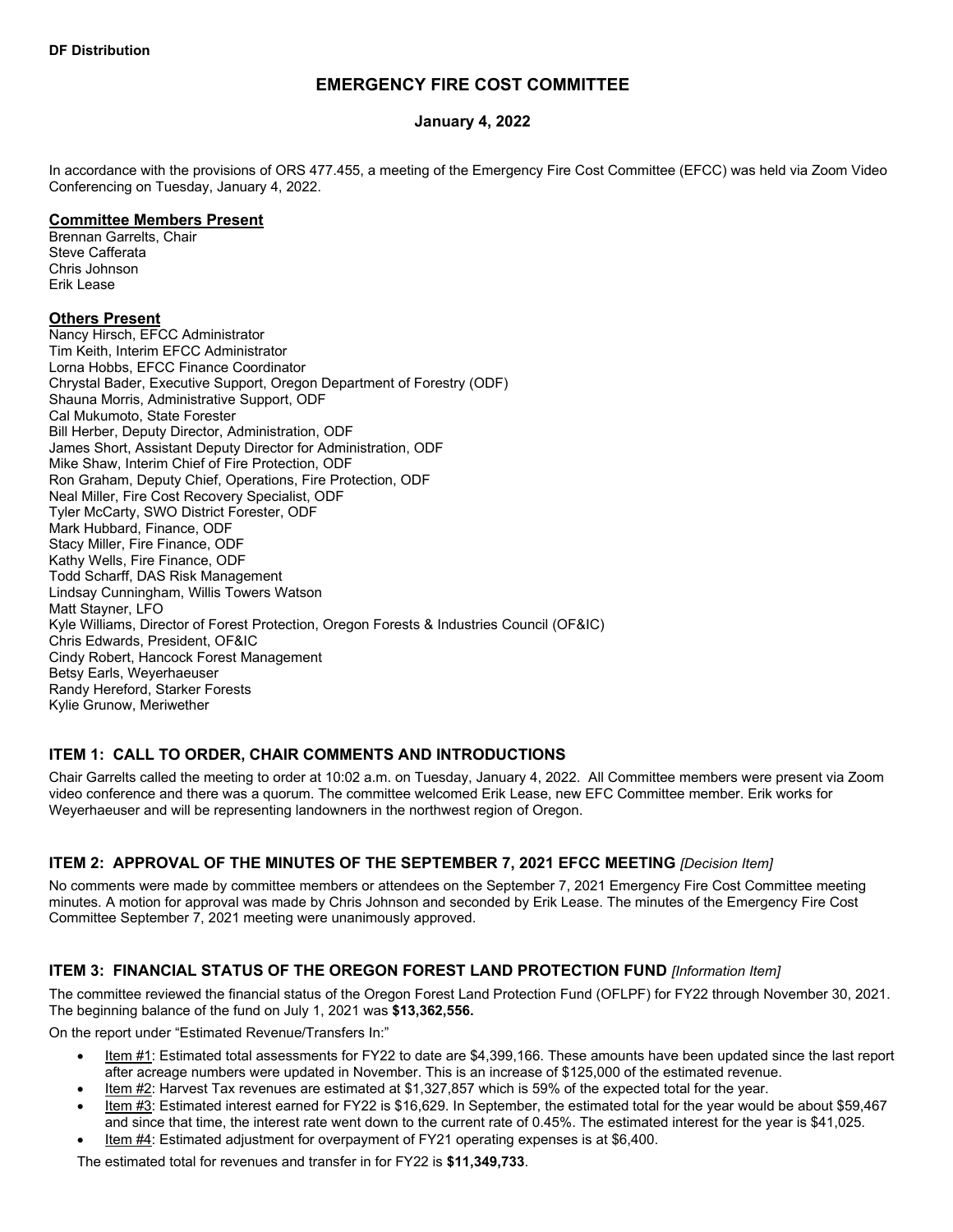On the report under Expenditures/Transfers Out:

- Item #1: FY22 Payroll and Operating Expenses remain estimated at \$185,000.
- Item #2: \$318,000 was paid to the Department of Administrative Services for the OFLPF contribution to the insurance premium for fire season 2021.
- Item #3: The Fund's contribution to the insurance premium for fire season 2022 is still estimated at \$315,000.
- Item #4: \$3M was transferred from the fund for severity costs for fire season 2021.

For the 2021 fire season draft claims, the net amount for FY22 claims is currently estimated at \$57.2M, not including fires prior to July 1, 2021, which are included in the FY21 claim. A \$10M advance was made to Douglas Forest Protective Association (DFPA) to help cover fire payments.

Total estimated Expenditures/Transfers Out for FY22 is **\$13,818,000**.

#### *Estimated Fund Balance for June 30, 2022 is \$11,394,289.*

### **ITEM 4: WEATHER UPDATE** *[Information Item]*

Ron Graham, Deputy Chief of Operations for the Fire Protection Division, provided the weather update which shows a little bit of relief in drought. As of the end of December, the state is still in drought, with central Oregon remaining in exceptional drought. The east side of the state is in extreme drought but some of that area drought is being mitigated daily. Ron emphasized that there is still a long way to go. The state was in significant drought early last winter and through last fire season. Nationally, as of end of December 2021, the trend shows drought easing up a little. There has been good snowpack across the state with the last series of storms which were significant and widespread. For the next three months in Oregon, the trend is still showing temperatures below normal and precipitation potential above average. Ron noted the key takeaway from this report is the state is getting a good amount of moisture. However, there are still a few areas on the weather monitoring locations showing 50 days without significant rainfall, primarily in the remote eastern areas of the state. ODF will continue to monitor the snowpack and snow/water equivalencies as well as early snow melt that might change the current outlook. Ron did not venture a prediction of next fire season's severity, noting that it was too early to tell.

### **ITEM 5: UPDATE ON STATUS OF LARGE FIRE COST COLLECTION EFFORTS** *[Information Item]*

Neil Miller, Fire Cost Recovery Specialist, provided a brief update on the status of large fire cost collection efforts. He noted that of the 55 large fires listed, Stouts Creek, Fern Ridge and Santiam Park fires are all very close to settlement for insurance policy limits. Since the last EFCC meeting in September, ODF has received a total of \$4,610.90 from 55 payment plans, for a total collection of \$55,622.57 to date on these fires. Central Oregon District's (COD) Haystack fire has been settled for policy limits and closed. Western Lane's Horton fire & West Oregon District's (WO) Maple fire are new to the list, recent demands have been sent. For significant fire investigations in progress, Southwest Oregon District's (SWO) Fielder Creek fire has been added. North Cascade District's Santiam Park investigation is complete. Under new fire cost reporting, Elbow Creek, Pike Road, and North Bank Lanes have updated fire costs since the last EFCC meeting. Although ODF was not jurisdictionally responsible for the Holiday Farm, 242 and Slater fires, Oregon Department of Justice is reaching out to the US Attorney's Office to determine the status of investigations on these 2020 Labor Day fires.

### **ITEM 6: INSURANCE POLICY UPDATE** *[Information & Decision Items]*

Todd Scharff, Department of Administrative Services Risk Manager, provided an update on the **2021-22 claim status** noting this year, eligible costs exceeded the \$50M deductible by about \$19M. This amount could go up or down a little depending on the auditing process. All appropriate parties and insurers have been notified of the claim and appropriate people have been assigned to manage the claim. Trevor Arnold with Crawford has been assigned as the claim adjustor, Joel Booth is his backup. The claim adjusting was moved from McLarens after David Logan's retirement. Once again, forensic accounting of the claim will be handled by lead accountant Katharyn Thompson with Baker Tilly. Tim Keith will serve as the lead auditor for ODF. Todd noted the good continuity from prior claim years. The next steps are for the numbers to come in at the district level and auditing to occur for the claim to be finalized and presented. Todd will have more information to report in the spring.

Lindsay Cunningham, Global Client Advocate and leader of Willis Towers Watson's Pacific Northwest Region, provided an update on the **Insurance policy for the 2022 fire season** noting the policy renewal date of April 15, 2022**.** Lindsay showed a PowerPoint presentation providing a look back on the numbers for the past 11 years to lay the foundation of the program and how it is favorable for the State. She highlighted fire seasons 2010 forward, which show favorable firefighting cost recuperations. Since 2010, approximately \$31.5M has been paid in premiums with recoveries in the \$66M range. This is unfavorable for insurance underwriters. Feedback received from the lead underwriter Derek Hanson with the Canopious Group is that the renewal should focus on what caused the 2021 season fires and why/how it was different from previous fire seasons. He also would like to see how Oregon is adapting and addressing fire risk.

Lindsay noted that the fire season look back will show how the program has changed over the years, specifically the retention/deductible amounts. Current property market conditions depict the difficult times. In general, the property market was very hard hit with over 22 events worldwide, exceeding \$22 billion, which impacts insurance carriers and how they do business. The property insurance market rates are upwards of a 15% increase; however, some models do show improvement. ODF carries the only kind of coverage like this in the world so there is no exact comparison. She explained that Lloyd's of London is made up of many syndicates that sit inside the program. A majority of the policy (94%) is Lloyd's of London and syndicates with Canopious as the lead underwriter. Acceptance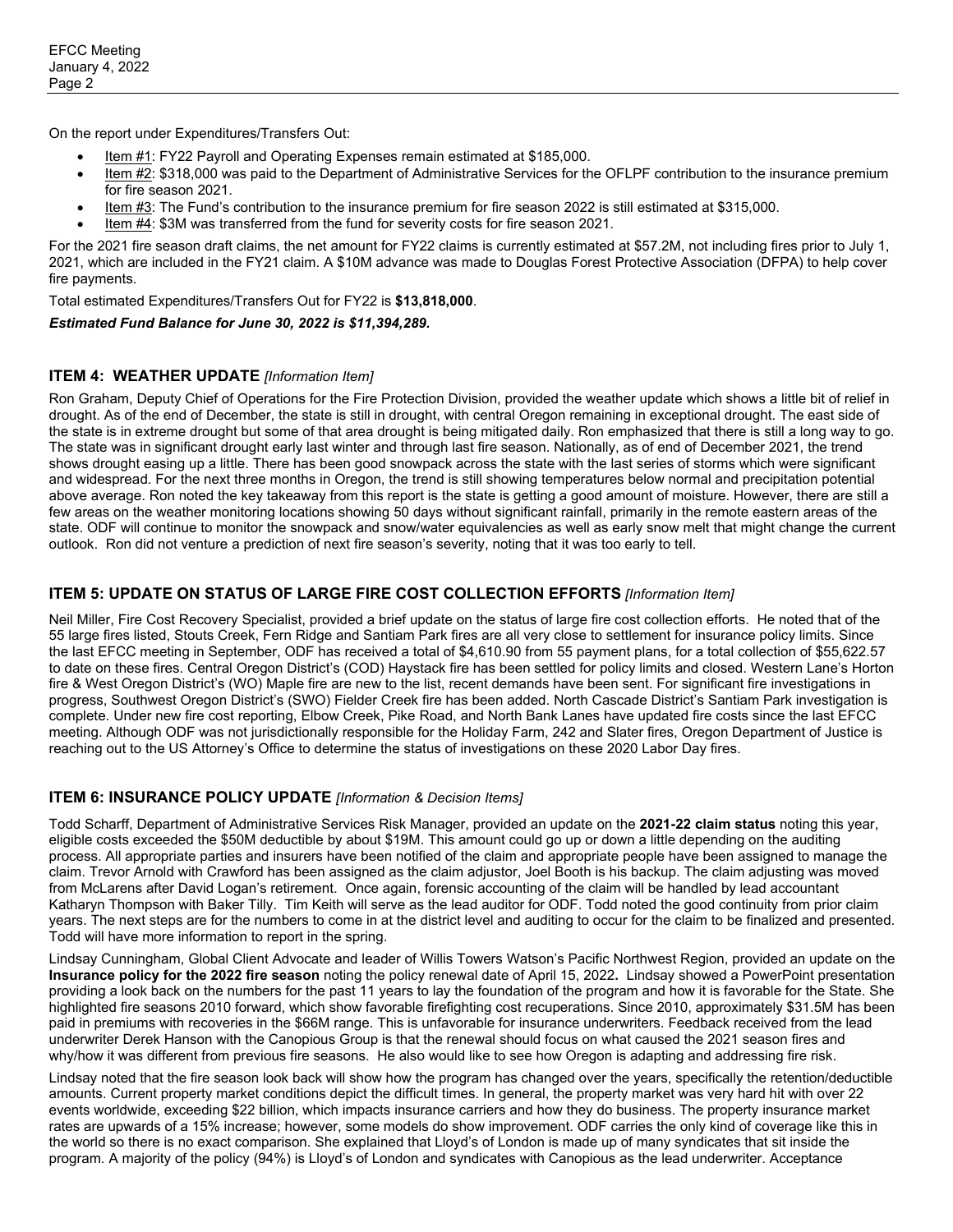Indemnity, a US-based company, offered significant positive pricing compared to Lloyd's so they were brought onto the program this past year. Acceptance also offered a rate guarantee if losses were below or at the minimum. Unfortunately, with the current loss last year, they cannot adhere to this guarantee.

Lindsay anticipates an increase in retention from \$50M, as well as a premium increase of 20-25%, as well as carrier participation changes. Depending upon retention, the pricing element can change drastically. Lindsay also mentioned the bi-weekly meetings which started in November to work on the renewal. Meetings with underwriters are tentatively scheduled for the week of February 14 with a dry run of the presentation and a one-on-one meeting with Canopious. Renewal quotes are expected around March 1, 2022 with term negotiations occurring in mid-March. Binding orders will be sent to the markets around the first of April.

Todd Scharff reminded the committee that it is EFCC's role to provide a recommendation to the State Forester regarding the purchase of a policy renewal. It is anticipated that there will be numbers for EFCC to review at the March EFCC meeting. Todd also noted that Chair Garrelts has been engaged since the beginning; Lee Lockram with Willis Towers Watson will join the March underwriter meetings. Lee has good relationships with insurers and a superb ability to negotiate.

Steve Cafferata asked if any analysis is done on the actual return on investment to the underwriters from premium payments. Lindsay responded that over the years, insurance companies have made a lot of money investing in capital markets conservatively, however, returns have been significantly lower. As a result, many insurance companies are moving out of harder risk areas into more profitable lines of business for risk premiums to pay off.

Chair Garrelts commented that it will come down to the State Forester and a recommendation from EFCC to continue this insurance policy. He cautioned that once the program is gone, it would be hard to renegotiate and bring it back because it is so unique; the EFCC and the State of Oregon need to keep in mind the big picture and what makes sense at the time. The EFCC recommendation to the State Forester does not bind the committee or the State.

A motion that the State Forester work with Willis Towers Watson to secure the firefighting expense insurance policy bid for renewal and possible action at the EFCC March 2022 meeting was made by Steve Cafferata and seconded by Chris Johnson. All were in favor, and none opposed. The motion was unanimously approved.

# **ITEM 7: FISCAL YEAR 2020 AUDIT REPORT** *[Decision Item]*

Tim Keith, Acting EFCC Administrator, provided the summarized FY20 audit report, noting the full report can be viewed on the EFCC website. The audit for FY21 is incomplete due to nearly \$12M spent last spring, prior to the conclusion of FY21. Nancy will bring those audit reports to the committee next winter. The EFCC Administrator annually audits the fire cost claims against the Oregon Forestland Protection Fund (OFLPF) ensuring those costs are appropriate. Audits were conducted by Nancy Hirsch, Tina Meyers, and Lorna Hobbs. The total extra costs for FY20 were \$26.9M with a net claim of \$10,145,527 to the OFLPF and General Fund. Four districts were audited last year. OAR 629.165.0310 requires all claims against OFLPF not be finalized until the EFCC Administrator has audited each claim and the committee has approved the audits. Audits assure EFCC maintains financial responsibility to manage the OFLPF and assists the State Forester with the ability to secure the insurance policy. Tim added that the key to the success of the audits is that the EFCC Administrator encourages fire management district personnel and fire business personnel to attend the audits. This provides twoway communication to keep the EFCC Administrator up to date on issues and ensures requirements are current. It also allows the Administrator to convey the audit results to ODF field personnel.

To summarize the audit report, the statewide total for reversal of charges was 9.4% of the fiscal year net claims (\$9,498,654). This was primarily due to a misunderstanding of coding for FEMA-eligible costs. Ineligible costs charged to the OFLPF have been corrected on the Milepost 97 fire in DFPA. Example of the types of things found include eligibility of personnel with protection funding; regular payroll is charged to the respective district and overtime is charged to the incident (OFLPF). Hand crew personnel payroll is eligible for OFLPF funding but not if they are assigned to an engine crew. Shift tickets were also missing some information, specifically signatures. Although the shift ticket finding doesn't have a financial implication, it is key to maintaining the integrity of the system, ensuring approved resources are used and charged correctly. Other issues found in the audit included helicopter deductibles, unauthorized meal charges, and ineligible fire costs on fires that were not a threat to the respective district. These ineligible charges have since been reversed. Charges to the OFLPF that are the responsibility of other agencies were also found. Additionally, there were some financial reporting challenges with different systems between the operating associations and ODF districts regarding FEMA eligibility personnel cost reimbursements. Another issue found in the audit was that emergency fire costs were coded to fires outside of fire season, which were the responsibility of the district. These charges were also reversed.

The South Cascade and Central Oregon District audits were conducted remotely. The DFPA audit was held in Salem. The Southwest Oregon District audit was held at the Medford ODF office. The Klamath-Lake District audit was also held remotely. All in all, the 2021 fire season was relatively quiet with only four large fires experiencing gross costs over \$1M, and four fires that ranged from \$100k to \$1M in cost.

Pages 7 and 8 of the report show precisely what corrections were made. Tim finalized this report with Lorna Hobbs, and Nancy Hirsch has approved it for review and approval by the EFCC today. A motion to approve the report and finalization of the FY21 claims was made by Erik Lease and seconded by Steve Cafferata. All were in favor, none opposed, and the motion passed.

Steve Cafferata encouraged taking advantage of the stories coming out of these reports – close calls, saves, et cetera, that show what a great job districts are doing. Chair Garrelts commended the auditors and this committee on ensuring landowner dollars are used properly and prudently. Having these mechanisms in place speaks well to how fires in Oregon are managed and extinguished, and how dollars are spent.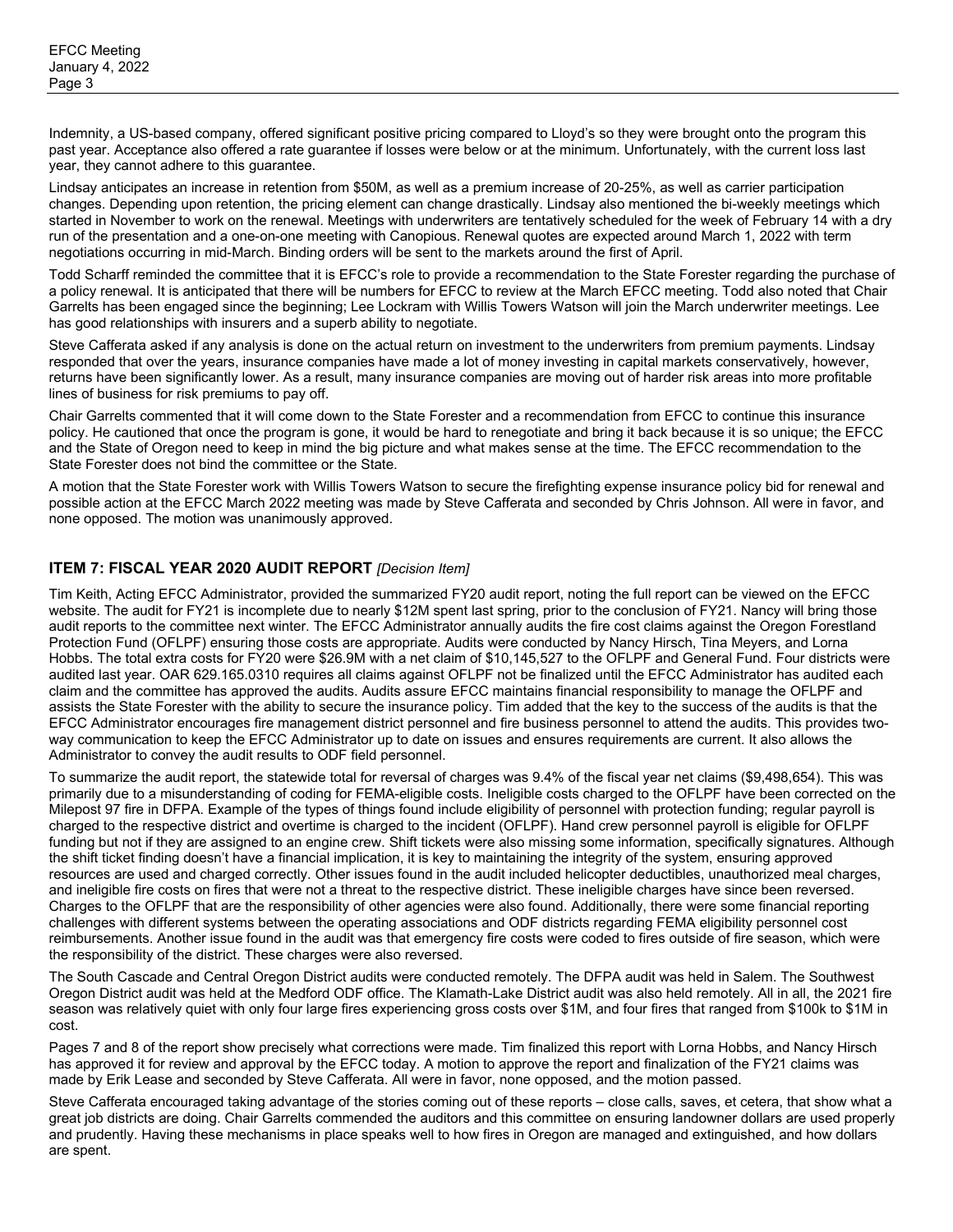# **ITEM 8: SET DISTRICT DEDUCTIBLE RATES FOR 2022-23 FISCAL YEAR** *[Decision Item]*

Tim Keith opened this topic noting the authority set forth in ORS 477.770, and OAR 629.165.0100, which establishes that the Emergency Fire Cost Committee shall set deductible amounts on or before January 15 of each year. Rates are currently at \$0.10 per acre for timber and \$0.05 per acre for grazing. There is no increase in the biennial budget to increase these rates. Tim recommended the Committee leave the deductible rates for timber and grazing the same for 2022. Additionally, the \$25k per fire per day deductible is embodied in administrative rules and would require rulemaking by the committee to change that deductible.

Chair Garrelts commented that a good amount of communication is occurring in Oregon regarding large fire funding and addressing cash flow issues. It would be wise at this time, rather than adjusting any rates for the Fund, to let conversations develop and look at what opportunities are presented, and possibly look at changing the district deductible rates next year.

A motion to leave rates at \$0.10 per acre for timber and \$0.05 per acre for grazing for FY22-23 was made by Chris Johnson and seconded by Steve Cafferata. All approved and none opposed, and the motion passed unanimously.

Steve Cafferata cautioned that the committee will need to start reviewing the rates soon if it wants to change the rates next year to get them into district budgets. Chair Garrelts responded that it may be prudent to start the conversation but it would be best to hold back from making future recommendations.

Nancy Hirsch noted the timing, which will need to align with the next biennial budget process (within the next 4-8 months) and sync with the Board of Forestry. Then EFCC can go through the process which wouldn't take effect until he 2023-25 biennium.

### **ITEM 9: AGENCY / FIRE DIVISION REPORT** *[Information Items / Possible Decision]*

Mike Shaw, Interim Chief of Fire Protection opened this topic noting that he is backfilling behind Doug Grafe, previous Chief of Fire Protection. Through the passage of Senate Bill 762, Doug is now the Wildfire Director for the Governor's Office. Mike will remain interim Chief through the end of January when the agency is expected to fill the position, limited duration, through the end of the biennium. Mike then introduced Cal Mukumoto, Oregon's new State Forester who provided the first update.

#### • **State Forester / Board of Forestry update**

State Forester Cal Mukumoto reported on current issues facing ODF, including the ongoing negotiations with the Western Oregon Operating Plan (WOOP) agreement. Cal is hopeful they will come to a good solution with the BLM. Additionally, Nancy Hirsch and Bill Herber are working on a long-term fix for large fire financing and will present at the Board of Forestry meeting tomorrow for approval to bring in front of the legislature next biennium. Cal also emphasized the important work of the EFCC. Bill Herber, Deputy Director for Administration, provided an update on the move of the Fire Finance Unit to the Administrative Branch, noting this as one of the MGO recommendations for a central finance services program. A total of nine positions, seven from the Protection Finance Unit, and the two EFCC positions (EFCC Administrator and EFCC Finance Coordinator.) The seven positions from Protection, supervised by Stacy Miller, officially moved over to the Admin Branch on December 13, 2021, however, the budgetary change was effective July 1, 2021. The move didn't occur at that time because the agency didn't want to make a major organizational change during the middle of fire season. Bill noted there is still work to be done to gain alignment in fire finance operations throughout the department and to leverage further implementation of MGO recommendations including Actual Cost Computation (ACC) and district/agency budgeting. The funding structure remains as the standard fire protection funding, not the Administrative pro-rate that other finance positions fall under. On January 3, the EFCC positions officially moved, however there are still some housekeeping tasks to manage.

### • **2021 Fire Season wrap-up**

Mike Shaw provided the 2021 fire season report noting how the season started with drought early in 2021 across significant portions of the state, which was earlier than normal. A fire on March 28 outside of Bend burned a couple hundred acres. This long duration drought has led to more fuel-driven fires. For the 2021 fire season, there were a little over 1,100 fires on ODF protection burning over 225K acres. These numbers are slightly above average on number of fires and above average on acres burned. Statewide across all protection agencies, ODF incurred 60% of fire starts but with aggressive initial attack in cooperation with landowners and cooperators, ODF only incurred 28% of the acres burned. Fire season 2021 gross costs year to date are at \$129.2M. Emergency Board investments provided additional capacity and aviation that were critical to early season successes, however, climate conditions and fire behavior continue to outpace capacity. Continued investments in fire suppression is a good first step, but additional investments will need to be made to adapt to the changing conditions. Without landowner cooperation and partnership, the 2021 fire season would have been significantly more devastating than it was.

Steve Cafferata asked about lightning and the US Forest Service (USFS) working relationship to find successful outcomes in places that are sometimes challenging. Mike responded that last year, there were some significant challenges on the landscape that the agency will be working to address in the future with USFS.

Ron Graham, Deputy Chief of Operations, noted that regarding utility companies, there have been multiple efforts at the state office level in coordinating with the Public Utilities Commission (PUC) and the Oregon Emergency Response (OER) Council of government agencies. The PUC works with industry directly to relay fire danger information. They are also working on mitigation and fuel reduction. Ron added that ODF district foresters meet with private and public utility companies to coordinate efforts before incidents happen. They also review recommendations for shutdowns as well as potential mitigation work. The 2021 fire season was very different than 2020, but ODF continues to engage with utility companies regularly.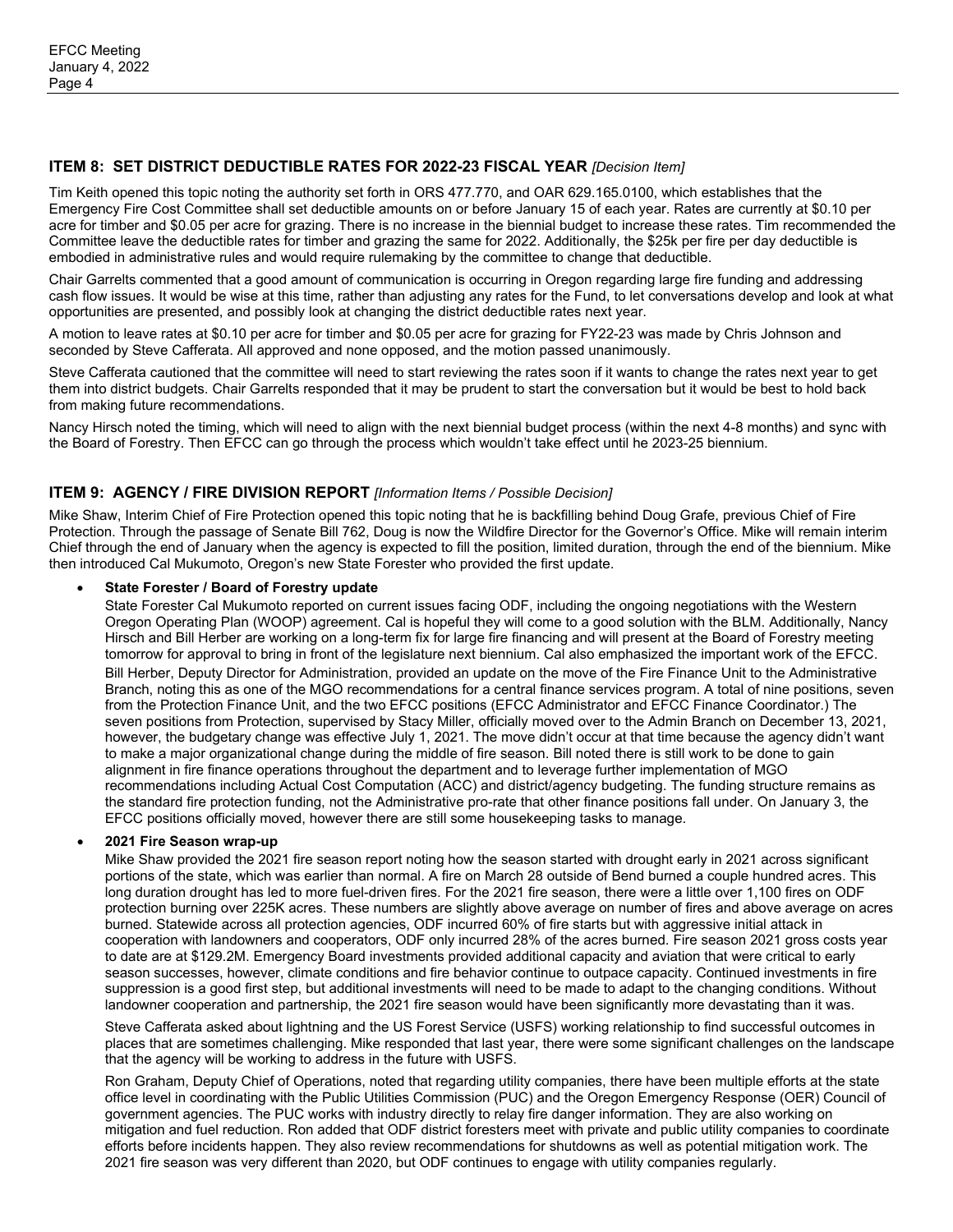### • **Protection Division personnel changes**

Mike Shaw also provided an update on Protection Division personnel changes. After a preview of SB 762, the division determined it was critical to split the Deputy Chief duties – one for Policy & Planning and one for Operations – to provide additional capacity on implementation of the bill. Tim Holschbach is now officially the Deputy Chief of Policy and Planning. The Division also hired an additional six personnel to support the implementation plan and is working to fill the remaining SB 762 funded positions to provide additional capacity and to have the ability to be proactive versus reactive.

### • **SB 762 implementation**

Mike Shaw then reported on the implementation status of SB 762 noting that within 100 days of the effective passage date of the bill, the Board of Forestry had to define the Wildland Urban Interface (WUI). Through multiple Rule Advisory Committee meetings, the agency continues to work through the implementation process. To date, all timelines have been met and will continue to be met as outlined in the bill. Additionally, SB 762 covers more than just the Protection Division within ODF; there is also mitigation work being managed through grants within the Planning Branch of ODF as well as a full-time Project Coordinator, Derek Gasperini, who is the main point of contact to track all aspects of the implementation process across the agency.

### • **ODF financial report**

Mark Hubbard, Financial Services Manager, reported that ODF is doing well with its cash balance. Fire season vendor payments have slowed down considerably with \$105M in gross payments made to date for FY22 (fire season 2021). There remains approximately \$29M in estimated outstanding payables however no invoices have been received to date. Mark noted that this amount does not include non-jurisdictional fires.

### • **BLM Western Oregon Agreement**

Ron Graham provided an update on the BLM Western Oregon Agreement noting State Forester Mukumoto and BLM Director Berry Bushue have met. In summary, BLM wants a lower cost in the new agreement. ODF has done extensive work on possible concept developments; however, those options weren't what BLM was looking for so conversations will continue. In March, the Board of Forestry agenda includes a Consent Agenda item to inform the Board on what BLM is seeking and asking what those options may look like. Beyond that, the agency would need to submit a Policy Option Package (POP) or legislative concept for changes to the funding structure. With landowner investments in advancing the fire protection system, Ron added that it doesn't make sense to make reductions to services, so the agency needs to continue with the current level of protection, if not advance more. The Western Oregon Operating Plan is good until June 30, 2024; however, one party could sever the agreement if they choose to. As of now that hasn't been discussed, nor has ODF received communication from BLM for reduction of acres.

#### • **GeoBoard update**

Ron Graham also provided the GeoBoard update remarking on the hard work that has been done over the last couple of years to provide a pathway for sustainability of ODF IMTs. The GeoBoard determined that three ODF teams were needed. The division has since added capacity to the IMTs and continues to build sustainability. The review of changes to Police & Fire benefits, based on current fire season conditions, is about 99% completed. The division will meet with ODF Human Resources and the Public Employees Benefit Board soon to ensure a process is in place for additional recognition of the strain firefighting places on ODF employees. The fire season 2021 After Action Reviews (AARs) were completed in December, however the GeoBoard took a break over the holidays and will begin meeting monthly again in February. Ron reminded the committee that the GeoBoard is a good cross-section of people from agency programs, divisions, leadership and ODF Incident Commanders, who all provide input on recommendations.

#### • **FEMA update**

Stacy Miller, Fire Business Unit Manager, provided an update on FEMA reimbursements highlighting the 2015 fire season admin claim was submitted for approximately \$450k. Contracts and materials documentation have been submitted to FEMA for the 2020 fire season public assistance claims. Additional policy information is being written to meet the environmental and historic preservation review requirements. ODF also recently received \$2.5M for the Ramsey and Mosier Creek fires. Prior to 2020, outstanding FEMA claims total \$1.07M, \$68.3M for the 2020 season and \$26M for the 2021 season.

Bill Herber noted that this shows ODF is carrying quite a bit of debt waiting for these reimbursements. To mitigate this, the Department will be submitting a request to the Legislature in January/February for over \$76M in General Fund at either January's Legislative Days meeting or the February Legislative session. The breakdown of this request is \$40M for the state's portion of net fire costs, \$6M for SPA related to severity, and \$500K for large fire district deductibles, as well as an additional \$30M for gross costs due to utilizing appropriations set aside for SB 762 activity. The agency anticipates it will receive \$46M for net cost and severity costs but the \$30M ask for gross costs is new and not anticipated to be approved by the Legislature. Providing these types of costs up-front will be included in large fire funding fixes in the future.

### • **Severity update**

Ron Graham provided the update on severity noting additional investments made in the budget from the Emergency Board. Specifically, the General Fund component doubled to \$10M total. To date, \$9.1M of that has been spent. The cost of aviation resources continues to rise on average 6.5% annually for the cost of insurance, maintenance, fuel, and federal aircraft requirements. This will again be a challenge in the current budget.